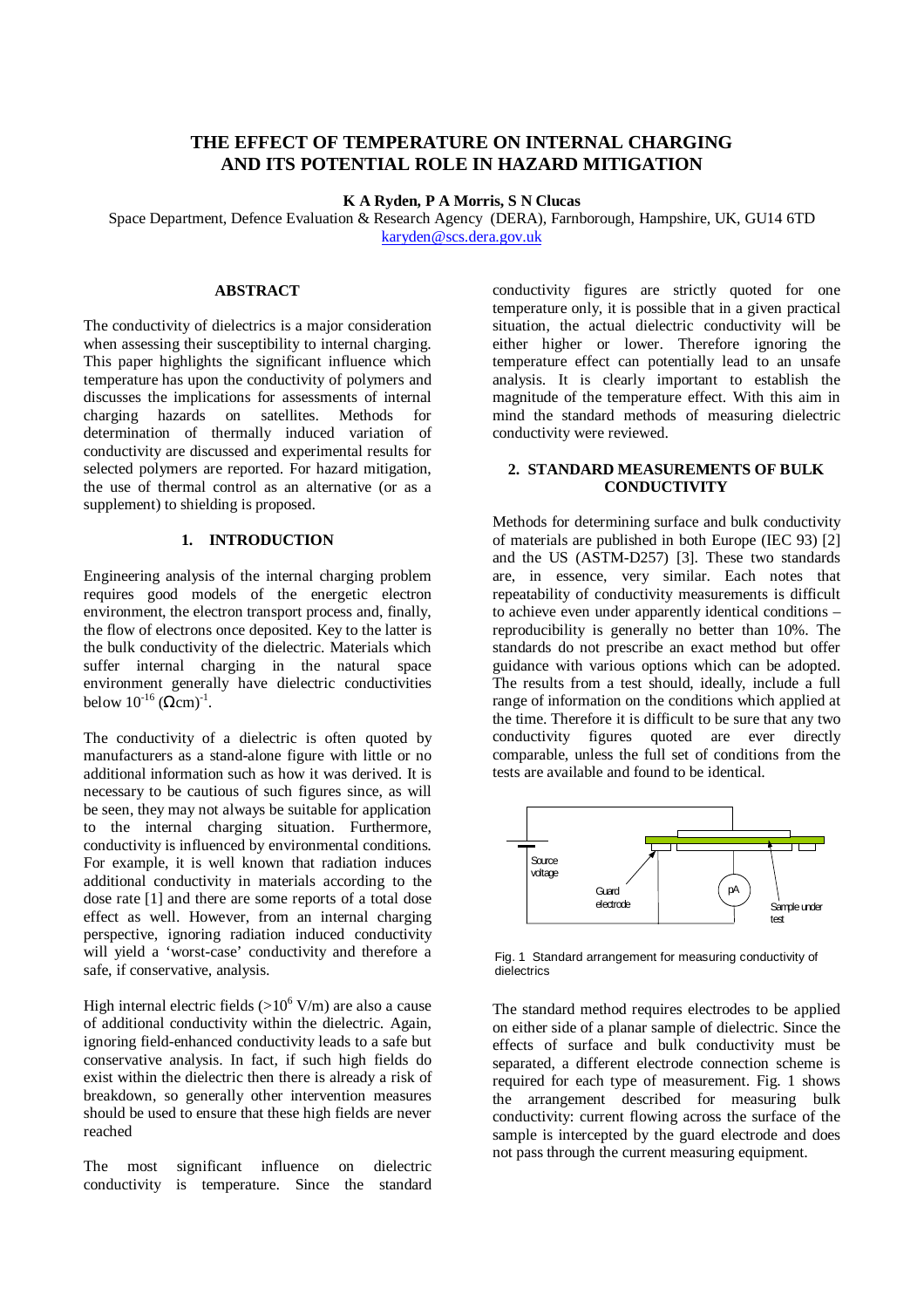

Fig. 2 Long-term polarisation of dielectrics

The standards define bulk conductance as 'the ratio of the current in the volume of the specimen to the dc voltage applied to the two electrodes' i.e. the application of external electrodes is inherent in the definition and the measurement standards. A potential difference is applied to the electrodes and the resulting (small) current flow is recorded. The conductivity is then derived from the conductance by taking account of the geometry of the apparatus and the sample.

Following the application of the constant voltage, the recorded current decays slowly over time. The standards attribute this effect to dielectric polarisation and the sweep of mobile ions to the electrodes (Fig. 2). For materials with conductivities greater than about 10<sup>-</sup> <sup>12</sup> ( $\Omega$ cm)<sup>-1</sup> a steady state should be reached within one minute of the application of the voltage [3]. Therefore the reading is taken after 1 minute. For materials with lower conductivities the decay may continue for hours, days or weeks, which is certainly the case for dielectrics of relevance to internal charging. In such cases the material is characterised by the *'time dependence of the volume conductivity'* [2]. However, it seems that general industry practice is still to quote the value at 1 minute after commencement. While suitable for many purposes, the question of whether this measurement is appropriate for application to the internal charging problem is, of course, immediately raised.

It is noted that although the test results should state the temperature of the specimen at the time, determination of the influence of changes in temperature on the conductivity is not part of the test. Nevertheless the importance of temperature variations is recognised in [3] and briefly discussed. Fundamental temperature effects have been investigated in more detail by Adamec & Calderwood (A&C) [4].

#### **3. RESULTS OF CONDUCTIVITY MEASUREMENTS AT DIFFERENT TEMPERATURES**

Having reviewed the standard methods and the work of A&C, it was decided to measure the conductivity of selected polymers at a number of different temperatures. The results of one such set of measurements on PMMA (also known as Plexiglas or Perspex) are shown in Fig. 3. While PMMA is not used on spacecraft, it is often used as a reference material in studies of dielectrics, partly because of its transparency. The test began with the sample stabilised at the highest temperature (112°C). Once a measurement set was completed the temperature was adjusted and the sample was allowed to reach equilibrium at the new temperature before proceeding. Time was allowed between each set of readings for full electrical relaxation of the sample.

It can be seen that as temperature is decreased, not only does the initial conductivity decrease but also the decay of the conductivity with time becomes progressively slower. At temperatures lower than 50°C the currents rapidly reached the measurement limits of the equipment and noise began to make a significant contribution. A similar form of result was also seen for FEP, but within the duration of the test, equilibrium was not seen to be achieved at any temperature employed. The results for PMMA compare well with those reported by Adamec & Calderwood.

A&C reported that processes which contribute to the time dependent current flow include slow types of dipole relaxation, trapping of charge carriers and complete or partial electrode blocking. It was noted that the current decay has sometimes been attributed to a reduction in the field strength in the bulk of the material due to the action of a counter-field produced by charges being accumulated at the electrodes. However A&C concluded that the charge accumulated by the small charging current during the relevant time would not be capable of reducing the field inside the specimen by any substantial amount. A&C noted that only at elevated temperatures  $(> 50^{\circ}C)$  is it possible to



Fig. 3 Results from measurements of PMMA conductivity at different temperatures. A stable value is achieved more rapidly at higher temperatures.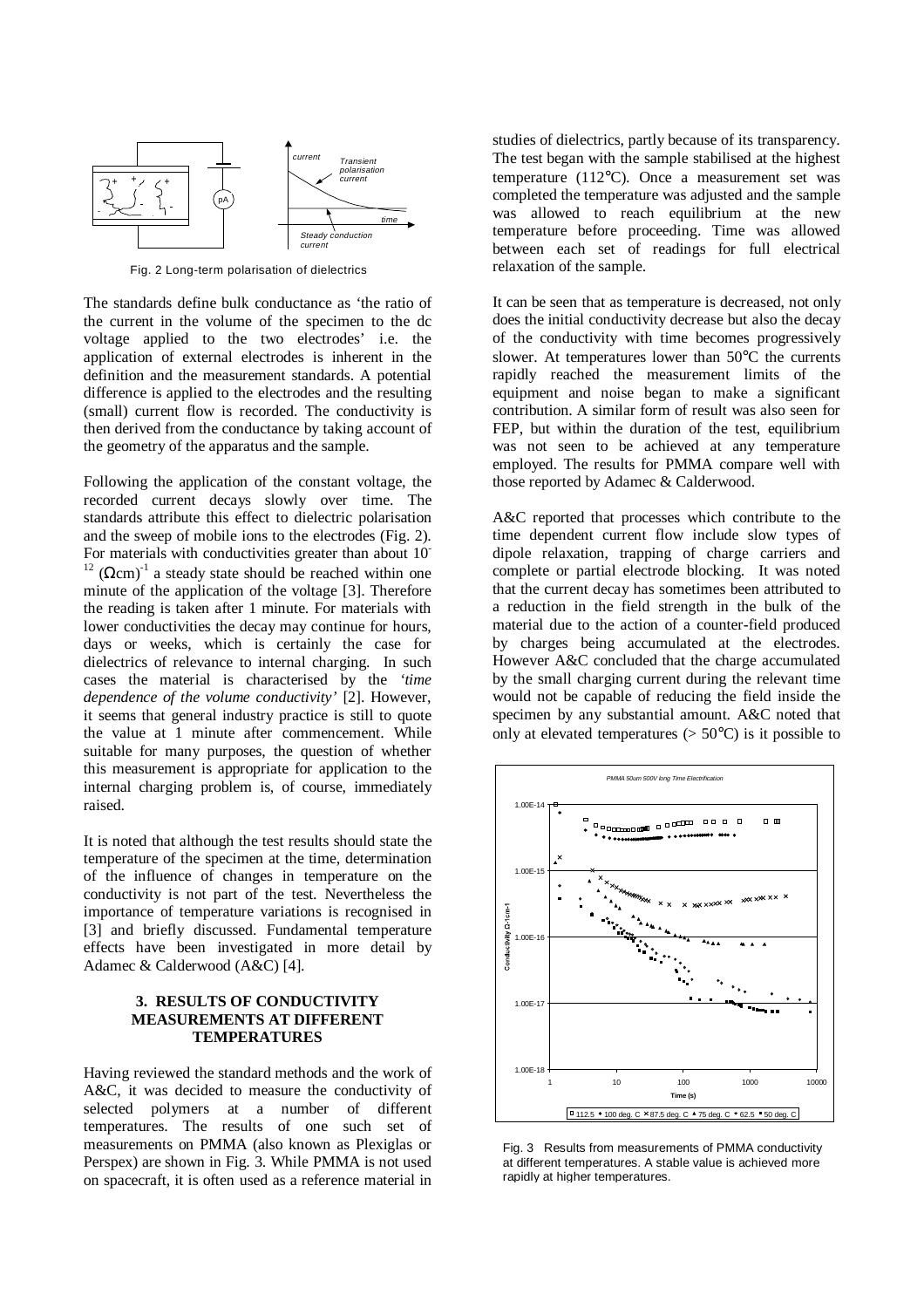detect the superposition of the transient component on the steady state component, which again compares well with our results. The primary conclusion from the work of A&C is to rule out the effects of electrode/dielectric interaction as being the cause of the slowly decreasing current. Rather, bulk processes in the dielectric are thought to be the cause, the most important being the very slow orientation of molecular dipoles in synthetic polymers after application of an electric field. At the same time a true conduction current will flow although this is be masked initially by the polarisation current, particularly at low temperatures when the relaxation is extremely slow. The polarisation process becomes more rapid at higher temperatures due to increased mobility of the charge carriers. Since the conduction current is higher, it becomes dominant that much sooner.

Under internal charging conditions the conduction current is the most critical parameter since this is the mechanism for removal of charge from the dielectric polarisation current does not release charge from the bulk of the material. On the other hand polarisation must still occur within the charged dielectric under the influence of the internal field - this polarisation will tend to counteract the field which induces it.

It is clear that the measurements of conductivity most often quoted, i.e. taken at the 1 minute interval after application of an external field, must include a large element of polarisation current. Therefore it is concluded that these 'standard' values should not be relied upon for analysis of internal charging problems. Instead long-term measurements should be used in which polarisation processes are virtually complete. In general the resulting conductivity values will be lower than the '60s' values. At the same time it may also be necessary to increase the relative permitivity parameter of the material to take account of long term polarisation. However before taking such a step, the standard methods for determining permitivity should be reviewed.

It is clear from Fig. 3 that any plot of the variation of conductivity with temperature would be different according to the time-point (after start of the test) chosen to plot the conductivity readings. Shorter times lead to less steep variations in conductivity with temperature. Again, long-term measurements would appear to be needed in order to model the phenomenon properly [4].

The equation generally quoted in the literature to describe the behaviour of polymer conductivity with temperature is:

$$
\sigma = \sigma_{\infty} \exp\left(-\frac{E_{A}}{kT}\right)
$$

where  $E_A$  is the material-dependent 'activation energy' *k* is Boltzmann's constant *T* is temperature (K), and  $\sigma_{\infty}$  is the maximum conductivity as T approaches infinity.

The activation energy can be determined from plots of log conductivity against the reciprocal of temperature. The resulting plot for PMMA, using the late-time data from Fig, 3, is shown Fig. 4. The value of  $E_A$  is found to be 1.3 eV which compares with 1.7eV reported by A&C [3]. The difference may perhaps be attributable to differing specific formulation of the two products, despite having the same brand name. For FEP, equilibrium was not achieved so it is difficult to determine a reliable value of *EA* at this stage.



Fig. 4 Plot of late-time conductivity against reciprocal of temperature: the activation energy  $E_A$  is obtained from the slop of the line.

### **4. EXAMPLE: SPACECRAFT CABLE DIELECTRIC**

Since cable looms are often situated in exposed locations on spacecraft, they are potentially subject to both significant fluences of energetic electrons and unusual thermal conditions. Cables can experience somewhat colder temperatures than active electronic units and they can be subject to wider daily or seasonal temperature variation. Hence the properties of cable dielectrics are of particular interest.

Raychem Type 44 cable, widely used in satellites, was selected for determination of the variation of its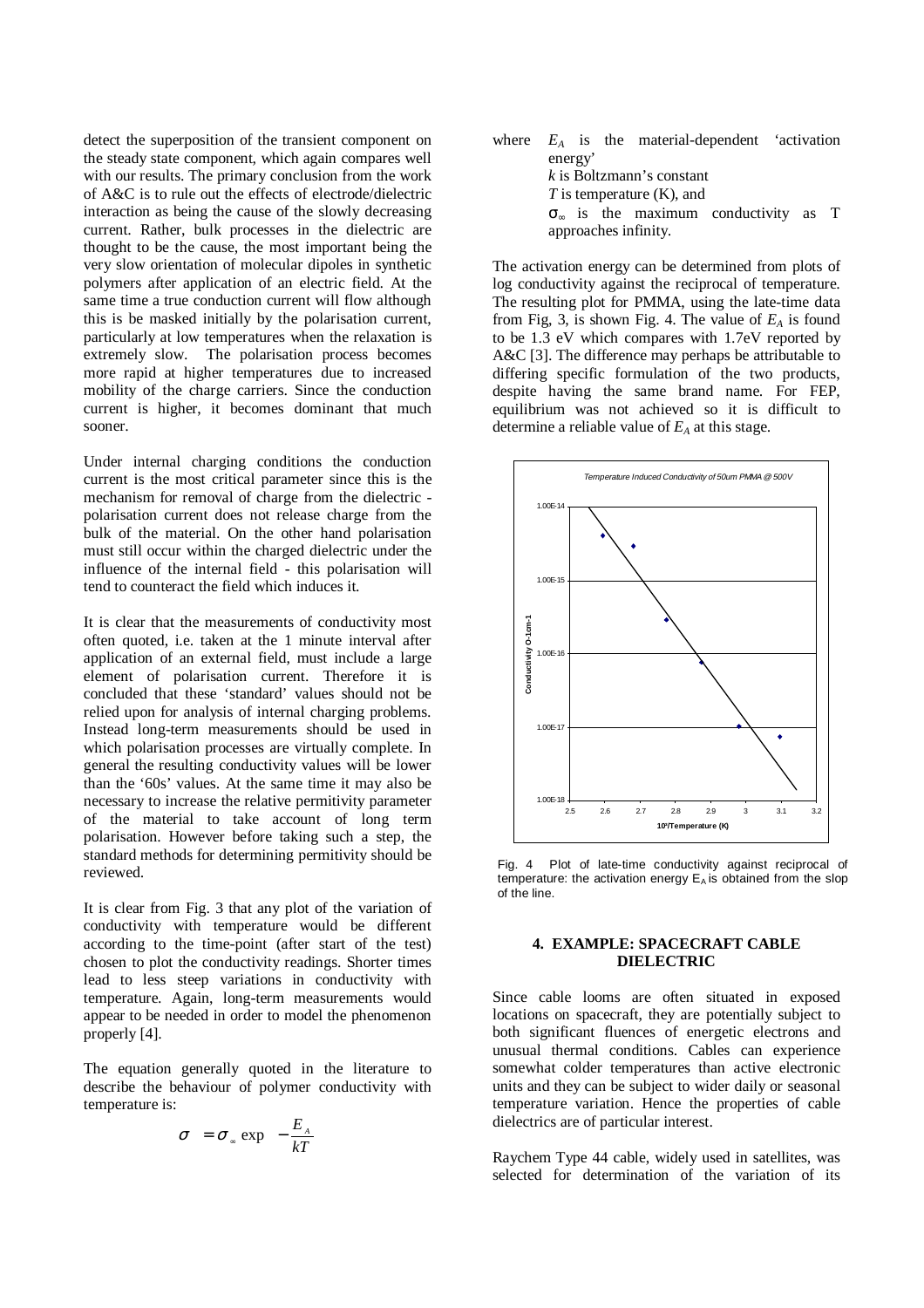dielectric conductivity with temperature. Due to the physical arrangement of a cable it is not directly



30ºC 40ºC 50ºC 60ºC 70ºC 80ºC 90ºC 100ºC

Fig. 5 Results of measurements of the conductivity of a cable dielectric (Raychem 44) at different temperatures

compatible with the standard methods described above. Instead a co-axial version of the cable was used in which the high voltage was applied to the core of the cable and the current flowing through the dielectric into the shield was measured. A long length of cable was used (>10m) in order to obtain currents in the region of nA. Otherwise the method was the essentially the same as required by the standards. The results (Fig. 5) show a very similar pattern to that found for PMMA. The variation of late-time conductivity (derived via the cable geometry) with temperature is plotted in Figure 6. Note that the curve becomes increasingly steep at the lower temperatures where it has a slope of around one



Fig. 6 Plot of the late-time conductivity of Raychem 44 dielectric against temperature

decade of conductivity for each 10°C change in temperature. By plotting a graph of log conductivity against the reciprocal of temperature the activation energy for the Raychem 44 dielectric is found to be approximately 1.5eV.

#### **5. EXPERIMENTS TO VERIFY THE EFFECT OF TEMPERATURE ON INTERNAL CHARGING**

In order to verify the predicted significance of temperature on internal charging, two simple experiments were conducted. Firstly, a block of PMMA was internally charged by irradiating it with MeV electrons and then removed from the beam. It is well known that if such a block is then struck with a sharp pointed electrode (assuming it was sufficiently well charged in the first place) a discharge will occur [5]. The discharge is observed as a bright blue flash and, in some cases, a number of subsequent smaller flashes. A 'Lichtenberg figure' is visible inside the block after the discharge which presents a permanent record of the event. It is found that the initiation of the discharge becomes difficult or even impossible if it is not done within several minutes of the block being removed from the beam. This is because of the leakage of charge due to the dielectric's bulk conductivity at room temperature (only very slight warming of the block occurs during irradiation). If, however, the block is cooled to around  $-20^{\circ}$ C on being removed from the beam, it is found that the charge remains trapped inside for very long periods. Discharges have been readily obtained from such blocks even several months after the irradiation process (8 months is the maximum so far achieved at  $-20^{\circ}$ C). However, the strength of the discharges obtained diminishes over time. Storage at - 45°C is found to be significantly more effective, as would be expected. Since the time constant of the charge leakage appears to change from the region of minutes to months, it is deduced that the conductivity falls by around four orders of magnitude as a result of the  $\sim$ 40 $\degree$ C temperature reduction. It is notable that such long time constants greatly exceed the period of normal electron enhancements at geostationary orbit, which rarely exceed a few days.

The apparatus for the second experiment is shown in Fig. 7. The dielectric sample (PMMA of 3mm thickness) was heated and stabilised at a given temperature. Then the 1.1 MeV electron beam, with a current density of approximately  $2pA/cm^2$ , was switched on. The increase in potential of the sample was monitored periodically using a non-contacting potential monitor. This potential is the integral of the electric field within the dielectric with respect to *x* (in Fig. 7). The temperature was set initially at 120°C and allowed to stabilise; this high temperature was chosen in order to enable the charging equilibrium state to be reached more quickly (time constant  $\tau = \varepsilon/\sigma$ , so higher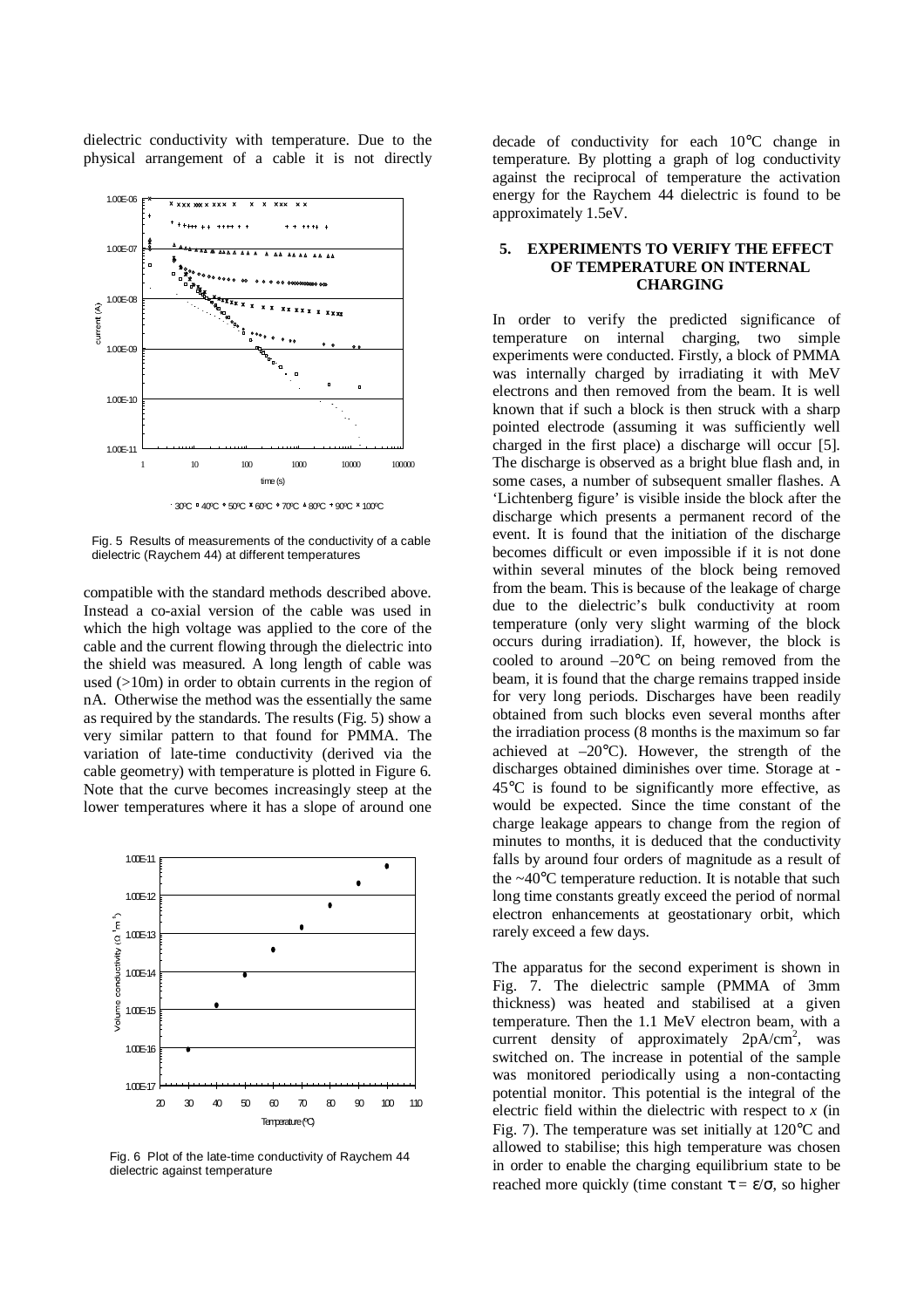conductivity leads to a shorter time constant). Nevertheless, equilibrium was not quite reached even after 75 minutes of irradiation. The temperature was then *reduced* by 10°C as rapidly as thermal inertia would allow, keeping the electron beam constant (save for a brief unintended interruption of a few minutes). The effect of the temperature change was immediate



Fig. 7 Experimental arrangement to verify temperature effect on charging

and, as clearly shown in Fig. 8, resulted in a rapid rise in potential, towards a new final value. It was not possible to continue the test until the new equilibrium level was reached due to time constraints, but by



Fig. 8 Effect of temperature variation on dielectric (PMMA) potential while under constant MeV electron irradiation

inspection of Fig. 8 the new equillibriun potential would be reasonably expected to be a number of times higher than the previous one. The temperature was then *increased* by 10°C in order to return to the starting temperature. The result was a rapid reduction in potential; again it was not possible to continue until the new equilibrium was reached. Overall, the qualitative effect of temperature was found to be consistent with the theoretical and empirical models mentioned earlier.

#### **6. IMPLICATIONS AND USES OF THE TEMPERATURE EFFECT**

It is clear that dielectric temperature is a very important parameter in the analysis of internal charging problems. Consequently the temperature effect was incorporated into the ESA 'DICTAT' engineering tool for internal charging assessments [6,7]. However, the correct material activation energy is still required as an input parameter and reliable measurements are difficult to find. Using a default parameter may give misleading results. It should also be noted that the applicability of any particular activation energy is limited to the temperature range over which the measurements were actually taken. This is because in other temperature ranges different energy absorption processes may govern the conductivity mechanism and therefore significantly different activation energies may apply [3].

It is evident that while low temperatures can increase the internal charging hazard; by the same token increasing temperature can reduce the risk. This approach may, in some circumstances, be an alternative to increasing shielding and may on occasion be more mass efficient. A combination of both methods may also be considered. Increasing temperature is, in effect, a method of producing a 'leaky' dielectric. A simple rule of thumb for spacecraft engineers would be to try to keep dielectrics warm where feasible e.g. avoid routing cables via cold regions of the vehicle where a ready alternative exists.

A graphical representation of the effect of both temperature and shielding is provided in Fig. 9. It has been produced using the DICTAT tool, assuming, for the present, that only one activation energy is applicable over the temperature range from  $-20^{\circ}$ C to +60°C (this has not been verified). The chart shows contours of the peak electric field seen around the geostationary orbit (in a specified dielectric) according to the shielding and temperature. A polymer with the same conductivity characteristics as the Raychem 44, but used in a planar geometry (i.e. slab of material 5mm thick with slab shield in front) was assumed. The shielding is aluminium.

From Fig. 9 it is easy to see how, starting from a point situated in the danger area  $(E>10^7 \text{ V/m}, \text{ red})$ , it is possible to reach the safe region  $(E<10^6$  V/m, green) by use of either shielding or temperature, or a combination of the two. Note that a margin of hardly more than